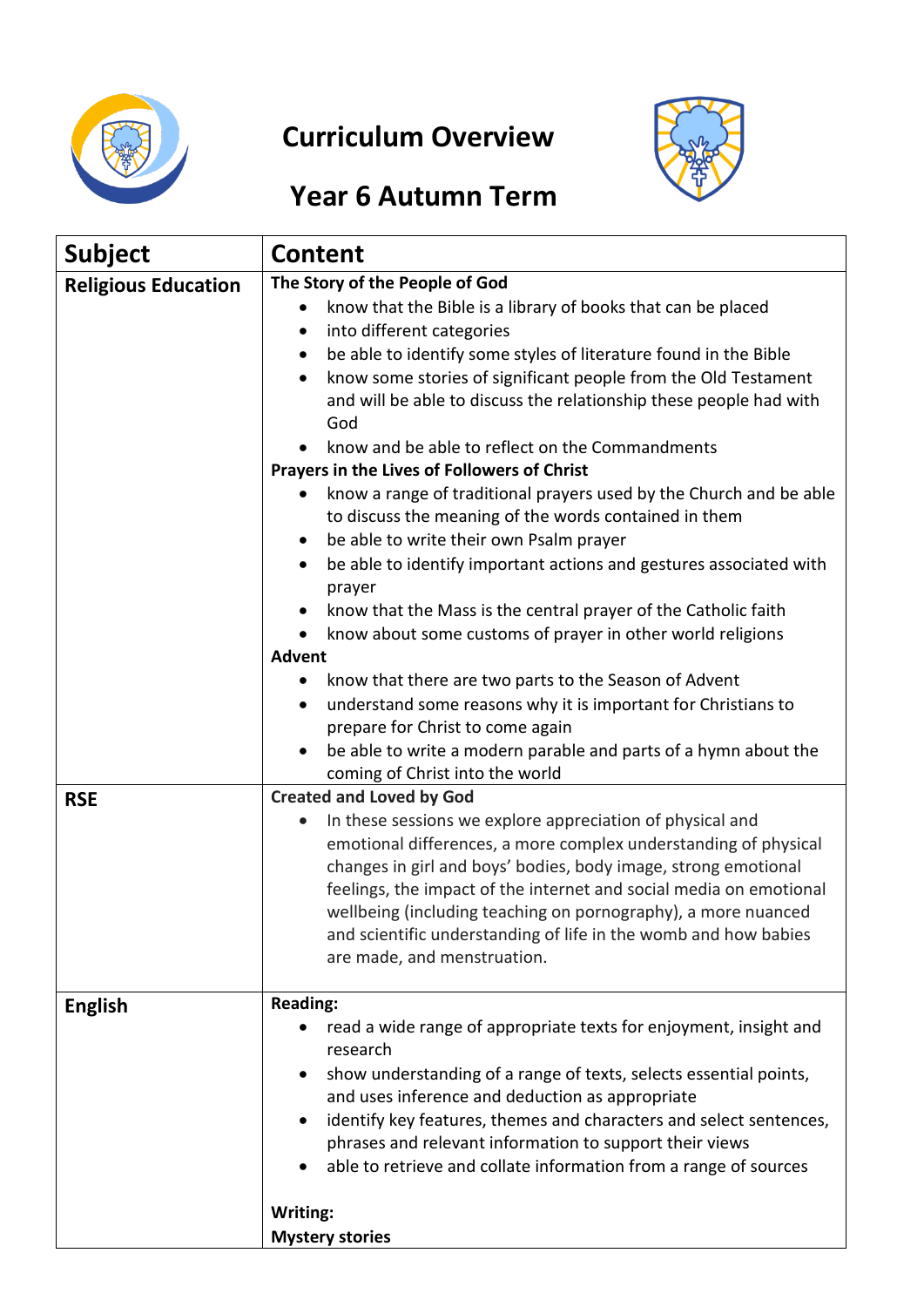|                    | identify the features of a mystery story<br>$\bullet$                                                                   |  |  |
|--------------------|-------------------------------------------------------------------------------------------------------------------------|--|--|
|                    | add adverbials to a sentence to make it more interesting                                                                |  |  |
|                    | use a variety of techniques to build suspense                                                                           |  |  |
|                    | <b>Fantasy stories</b>                                                                                                  |  |  |
|                    | identify the features of short stories                                                                                  |  |  |
|                    | understand how modal verbs are used                                                                                     |  |  |
|                    | understand that dialogue can convey character and advance action<br>$\bullet$                                           |  |  |
|                    | in a story                                                                                                              |  |  |
|                    | <b>Recounts</b>                                                                                                         |  |  |
|                    | identify features of recounts<br>$\bullet$                                                                              |  |  |
|                    | understand how commas are used in a list and to show                                                                    |  |  |
|                    | pauses/separate parts in a sentence                                                                                     |  |  |
|                    | understand how a colon can be used to introduce a list                                                                  |  |  |
|                    | use adverbials of time, number and place                                                                                |  |  |
|                    | Non-chronological reports                                                                                               |  |  |
|                    | list the features of no-chronological reports<br>$\bullet$                                                              |  |  |
|                    | • use colons, semicolons and bullet points in sentences                                                                 |  |  |
|                    | recognise active and passive forms of verbs                                                                             |  |  |
|                    | <b>Classic poems</b>                                                                                                    |  |  |
|                    | identify features of poetry                                                                                             |  |  |
|                    | • investigate the use of language for effect                                                                            |  |  |
|                    | use synonyms for effect<br>$\bullet$                                                                                    |  |  |
|                    | understand how the use of hyphens can change the meaning of a                                                           |  |  |
|                    | sentence                                                                                                                |  |  |
|                    | • understand how to create expanded noun phrases                                                                        |  |  |
|                    |                                                                                                                         |  |  |
|                    | <b>Grammar, Punctuation and Spelling:</b>                                                                               |  |  |
|                    | demonstrate appropriate use of standard English vocabulary and                                                          |  |  |
|                    | grammar                                                                                                                 |  |  |
|                    | how written standard English varies in formality                                                                        |  |  |
|                    | understand word classes                                                                                                 |  |  |
|                    | know the features of different types of sentence                                                                        |  |  |
|                    | know the purpose of paragraphs                                                                                          |  |  |
|                    | be able to proof read work for errors                                                                                   |  |  |
|                    | use age-appropriate spelling strategies                                                                                 |  |  |
|                    | use common prefixes and suffixes                                                                                        |  |  |
|                    | use punctuation marks accurately - including question marks,                                                            |  |  |
|                    | exclamation marks, commas, inverted commas, apostrophes                                                                 |  |  |
|                    | use appropriate spelling terminology                                                                                    |  |  |
| <b>Mathematics</b> | <b>Place Value</b>                                                                                                      |  |  |
|                    | read, write, order and compare numbers up to 10,000,000 and                                                             |  |  |
|                    | determine the value of each digit                                                                                       |  |  |
|                    | round any whole number to a required degree of accuracy.                                                                |  |  |
|                    | Use negative numbers in context, and calculate intervals across                                                         |  |  |
|                    | zero                                                                                                                    |  |  |
|                    | solve number and practical problems that involve all of the above                                                       |  |  |
|                    | <b>Four Rules</b>                                                                                                       |  |  |
|                    | solve addition and subtraction multi step problems in contexts,<br>deciding which operations and methods to use and why |  |  |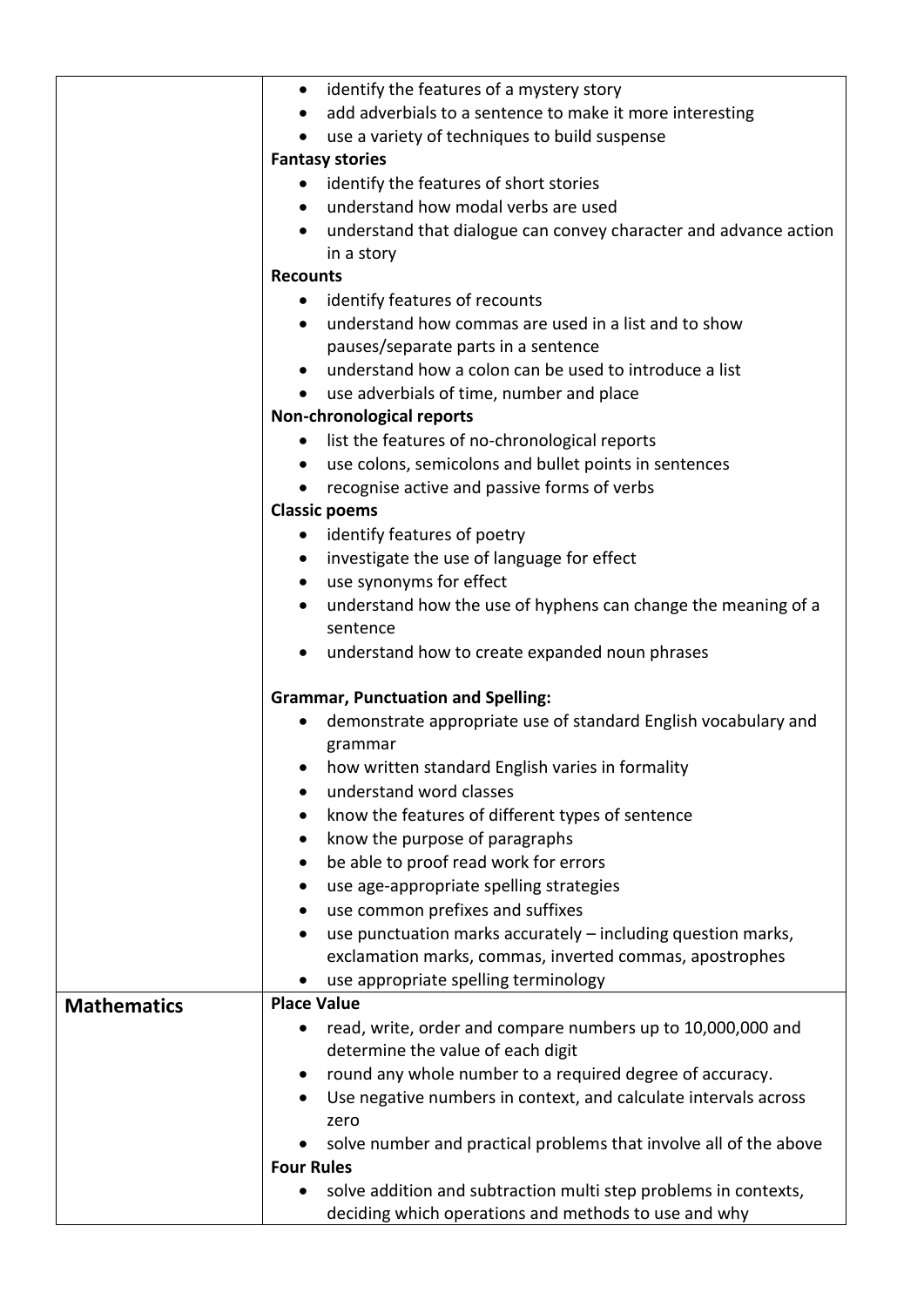| <b>Biology</b>   | multiply multi-digit number up to 4 digits by a 2-digit number using<br>$\bullet$<br>the formal written method of long multiplication<br>divide numbers up to 4 digits by a 2-digit whole number using the<br>$\bullet$<br>formal written method of long division, and interpret remainders<br>as whole number remainders, fractions, or by rounding as<br>appropriate for the context<br>divide numbers up to 4 digits by a 2-digit number using the formal<br>$\bullet$<br>written method of short division, interpreting remainders<br>according to the context<br>perform mental calculations, including with mixed operations and<br>large numbers<br>identify common factors, common multiples and prime numbers.<br>$\bullet$<br>use their knowledge of the order of operations to carry out<br>$\bullet$<br>calculations involving the four operations<br>solve problems involving addition, subtraction, multiplication and<br>division<br>use estimation to check answers to calculations and determine in<br>the context of a problem, an appropriate degree of accuracy<br><b>Fractions</b><br>use common factors to simplify fractions; use common multiples to<br>$\bullet$<br>express fractions in the same denomination<br>compare and order fractions, including fractions > 1<br>$\bullet$<br>generate and describe linear number sequences (with fractions)<br>$\bullet$<br>Add and subtract fractions with different denominations and mixed<br>numbers, using the concept of equivalent fractions.<br>Multiply simple pairs of proper fractions, writing the answer in its<br>simplest form [for example $\frac{1}{4} \times \frac{1}{2} = 1/8$<br>divide proper fractions by whole numbers [for example $1/3 \div 2 =$<br>$1/6$ ]<br>associate a fraction with division and calculate decimal fraction<br>equivalents [for example, 0.375] for a simple fraction [for example<br>$3/8$ ]<br>recall and use equivalences between simple fractions, decimals<br>$\bullet$<br>and percentages, including in different contexts<br>Geometry<br>describe positions on the full coordinate grid (all four quadrants).<br>$\bullet$<br>draw and translate simple shapes on the coordinate plane, and<br>$\bullet$<br>reflect them in the axes<br>Animals, including humans<br>Identify and name the mains parts of the human circulatory<br>$\bullet$ |
|------------------|----------------------------------------------------------------------------------------------------------------------------------------------------------------------------------------------------------------------------------------------------------------------------------------------------------------------------------------------------------------------------------------------------------------------------------------------------------------------------------------------------------------------------------------------------------------------------------------------------------------------------------------------------------------------------------------------------------------------------------------------------------------------------------------------------------------------------------------------------------------------------------------------------------------------------------------------------------------------------------------------------------------------------------------------------------------------------------------------------------------------------------------------------------------------------------------------------------------------------------------------------------------------------------------------------------------------------------------------------------------------------------------------------------------------------------------------------------------------------------------------------------------------------------------------------------------------------------------------------------------------------------------------------------------------------------------------------------------------------------------------------------------------------------------------------------------------------------------------------------------------------------------------------------------------------------------------------------------------------------------------------------------------------------------------------------------------------------------------------------------------------------------------------------------------------------------------------------------------------------------------------------------------------------------------------------------------------------------------------------------------|
|                  |                                                                                                                                                                                                                                                                                                                                                                                                                                                                                                                                                                                                                                                                                                                                                                                                                                                                                                                                                                                                                                                                                                                                                                                                                                                                                                                                                                                                                                                                                                                                                                                                                                                                                                                                                                                                                                                                                                                                                                                                                                                                                                                                                                                                                                                                                                                                                                      |
|                  | system, and describe the functions of the heart, blood vessels and<br>blood<br>Recognise the impact of diet, exercise, drugs and lifestyle on the<br>٠<br>way our bodies function<br>Describe the ways in which nutrients and water are transported<br>$\bullet$<br>within animals, including humans                                                                                                                                                                                                                                                                                                                                                                                                                                                                                                                                                                                                                                                                                                                                                                                                                                                                                                                                                                                                                                                                                                                                                                                                                                                                                                                                                                                                                                                                                                                                                                                                                                                                                                                                                                                                                                                                                                                                                                                                                                                                 |
| <b>Computing</b> | <b>Online Safety</b><br><b>Message in a Game</b>                                                                                                                                                                                                                                                                                                                                                                                                                                                                                                                                                                                                                                                                                                                                                                                                                                                                                                                                                                                                                                                                                                                                                                                                                                                                                                                                                                                                                                                                                                                                                                                                                                                                                                                                                                                                                                                                                                                                                                                                                                                                                                                                                                                                                                                                                                                     |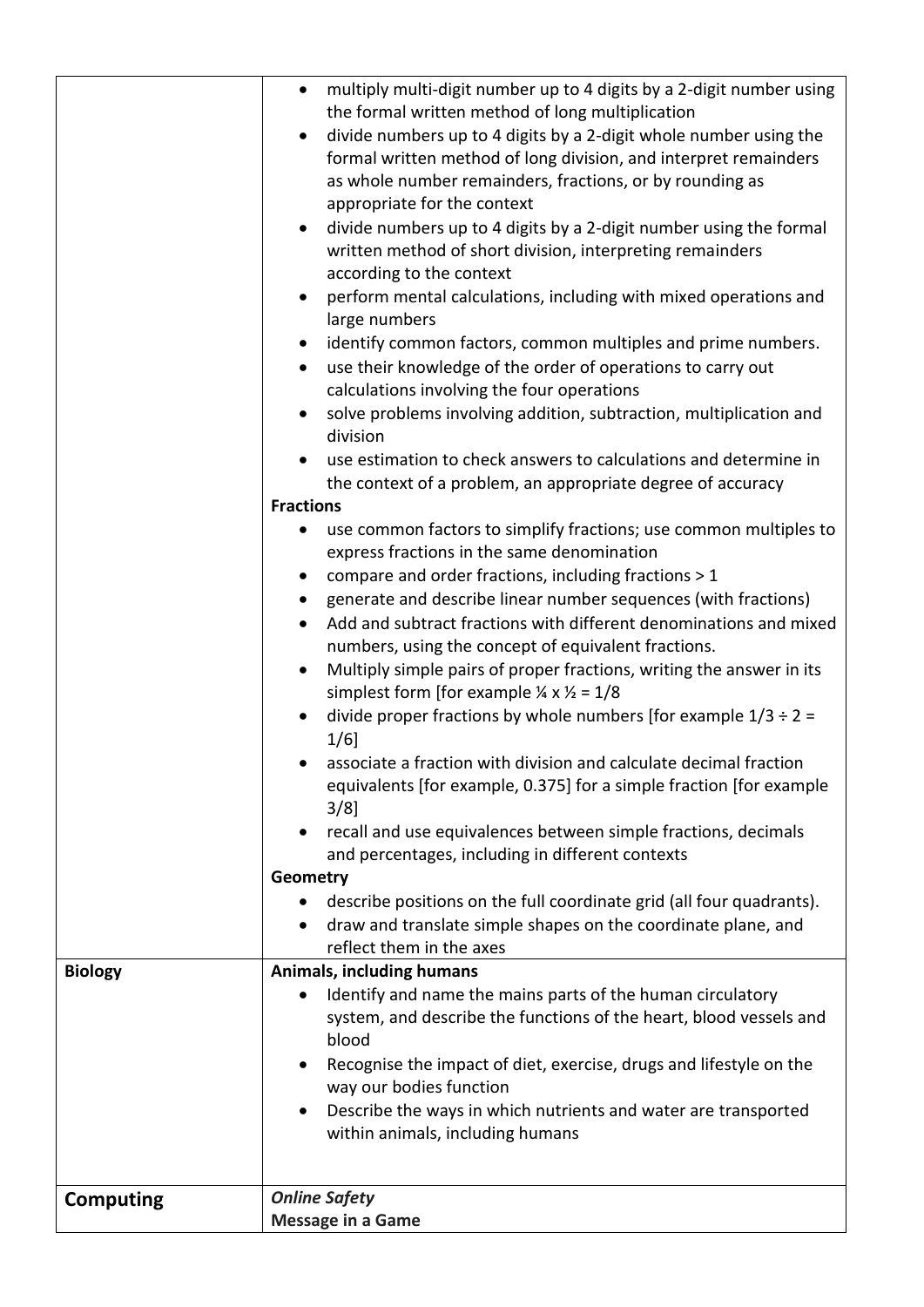| $\bullet$              | Children have used the example game and further research to                                                 |
|------------------------|-------------------------------------------------------------------------------------------------------------|
|                        | refresh their memories about risks online including sharing                                                 |
|                        | location, secure websites, spoof websites, phishing, and other                                              |
|                        | email scams.                                                                                                |
| $\bullet$              | Children have used the example game and further research to                                                 |
|                        | refresh their memories about the steps they can take to protect                                             |
|                        | themselves including protecting their digital footprint, where to go                                        |
|                        | for help, smart rules and security software.                                                                |
|                        | <b>Online Behaviour</b>                                                                                     |
|                        | Children understand how what they share impacts upon                                                        |
|                        | themselves and upon others in the long-term.                                                                |
| $\bullet$              | know about the consequences of promoting inappropriate content                                              |
|                        | online and how to put a stop to such behaviour when they                                                    |
|                        | experience it or witness it as a bystander.                                                                 |
|                        | Extension: Children' actions demonstrate that they also feel a                                              |
|                        | responsibility to others when communicating and sharing content                                             |
|                        | online.                                                                                                     |
|                        | <b>Screen Time</b>                                                                                          |
| $\bullet$              | Children can take more informed ownership of the way that they                                              |
|                        | choose to use their free time. They recognise a need to find a                                              |
|                        | balance between being active and digital activities.<br>Children can give reasons for limiting screen time. |
| $\bullet$<br>$\bullet$ | Children can talk about the positives and negative aspects of                                               |
|                        | technology and balance these opposing views.                                                                |
| $\bullet$              | Extension: Children have an internalised in-depth understanding of                                          |
|                        | the risks and benefits of an online presence.                                                               |
|                        | POLITE REMINDER: Please be vigilant regarding your child's access to on                                     |
|                        | line activities and be aware of what they are engaging in.                                                  |
|                        | <b>Spreadsheets</b>                                                                                         |
|                        | <b>Exploring Probability</b>                                                                                |
|                        |                                                                                                             |
|                        | Children can create a spreadsheet to answer a mathematical                                                  |
|                        | question relating to probability.                                                                           |
| $\bullet$              | Children can take copy and paste shortcuts.                                                                 |
| $\bullet$              | Children can problem solve using the count tool.                                                            |
|                        | <b>Creating a Computational Model</b>                                                                       |
|                        | Children can create a machine to help work out the price of                                                 |
|                        | different items in a sale.                                                                                  |
|                        | Children can use the formula wizard to create formulae.                                                     |
| $\bullet$              | Children can use a spreadsheet to solve a problem.                                                          |
|                        | Use a Spreadsheet to Plan Pocket Money Spending                                                             |
| $\bullet$              | Children can use a spreadsheet to model a real-life situation and                                           |
|                        | come up with solutions.                                                                                     |
| $\bullet$              | Children can make practical use of a spreadsheet to help plan                                               |
| $\bullet$              | actions.<br>Planning a School Event                                                                         |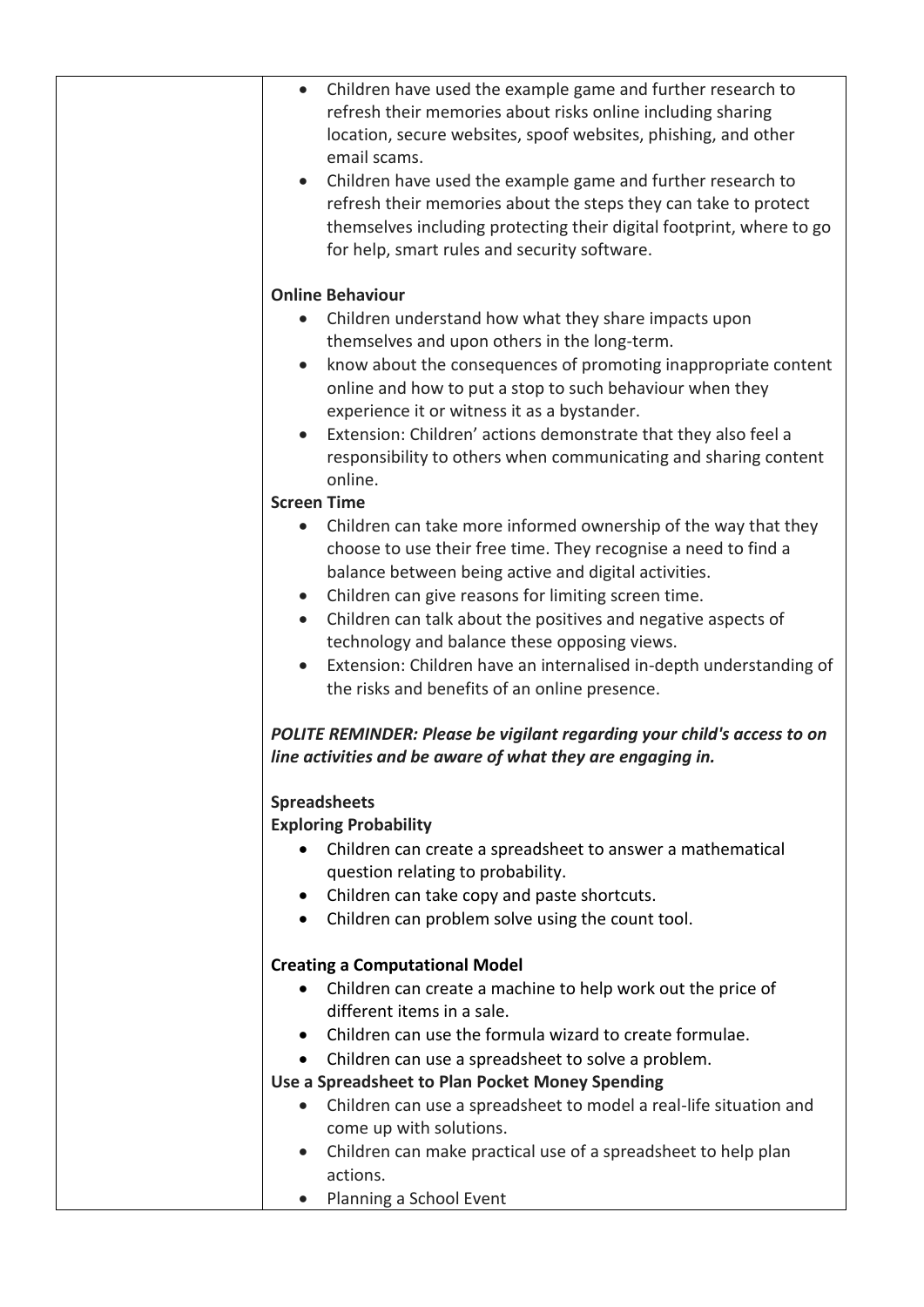|  | • Children can use a spreadsheet to model a real-life situation and |
|--|---------------------------------------------------------------------|
|  | come up with solutions that can be applied to real life.            |

#### **Creative Curriculum**

We deliver the following subjects through whole school topics and they are collectively referred to as the Creative Curriculum: Art and Design, Design Technology, Geography, History and Music. Each term the whole school follow a topic theme incorporating many curriculum areas with a particular focus on one of the Creative Curriculum subjects. (See Creative Curriculum Two Year Cycle)

### **Year A**

## **Autumn 1: Community**

**Main focus: Geography- local transport Finding out about transport issues in our local area and the impact on the community.**

- use maps, charts etc. to support decision making about the location of places e.g. new bypass
- name and locate counties and cities of the United Kingdom, geographical regions and their identifying human and physical characteristics, key topographical features (including hills, mountains, coasts and rivers), and landuse patterns; and understand how some of these aspects have changed over time
- use maps, atlases and globes to locate places and describe features
- use the eight points of a compass, four and six-figure grid references, symbols and key (including the use of Ordnance Survey maps) to build his/her knowledge of the United Kingdom and the wider world
- understand and use a widening range of geographical terms e.g. specific topic vocabulary - urban, rural, land use, sustainability, tributary, trade links etc

#### **History – exploring travel 18th and 19th centuries.**

- to notice changes over time and make comparisons
- to make deductions from primary and secondary sources
- to find out about the local area in the past

### **Year B**

## **Autumn 1: Journeys**

#### **Main focus: Geography- local transport Finding out about local transport networks.**

- use maps, charts etc. to support decision making about the location of places e.g. new bypass
- name and locate counties and cities of the United Kingdom, geographical regions and their identifying human and physical characteristics, key topographical features (including hills, mountains, coasts and rivers), and landuse patterns; and understand how some of these aspects have changed over time
- use maps, atlases and globes to locate places and describe features
- use the eight points of a compass, four and six-figure grid references, symbols and key (including the use of Ordnance Survey maps) to build his/her knowledge of the United Kingdom and the wider world
- understand and use a widening range of geographical terms e.g. specific topic vocabulary - urban, rural, land use, sustainability, tributary, trade links etc

#### **History – exploring travel 18th and 19th centuries.**

- to notice changes over time and make comparisons
- to make deductions from primary and secondary sources
- to find out about the local area in the past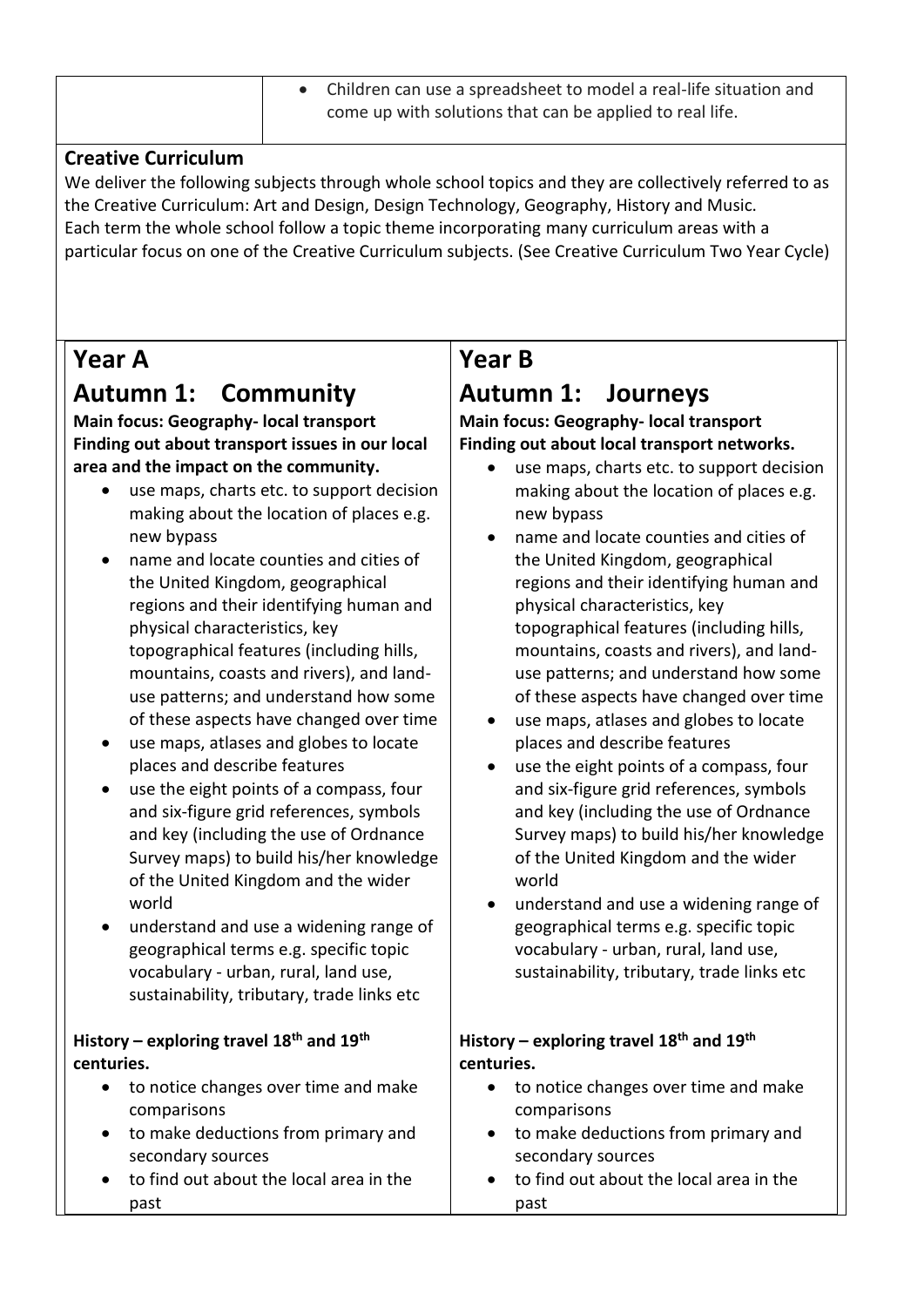| to discover the quality of information<br>$\bullet$<br>gained from different kinds of historical<br>sources                                                                                                                                                                                                                                                                                                                                                                                                                                                                                                                                                                                                                                                                                                                                                         |                               | to discover the quality of information<br>$\bullet$<br>gained from different kinds of historical<br>sources                                                                                                                                                                                                                                                                                                                                                                                                                                                                                                                                                                                                                                                                                                                                                                                                                                                                                                                                                                |
|---------------------------------------------------------------------------------------------------------------------------------------------------------------------------------------------------------------------------------------------------------------------------------------------------------------------------------------------------------------------------------------------------------------------------------------------------------------------------------------------------------------------------------------------------------------------------------------------------------------------------------------------------------------------------------------------------------------------------------------------------------------------------------------------------------------------------------------------------------------------|-------------------------------|----------------------------------------------------------------------------------------------------------------------------------------------------------------------------------------------------------------------------------------------------------------------------------------------------------------------------------------------------------------------------------------------------------------------------------------------------------------------------------------------------------------------------------------------------------------------------------------------------------------------------------------------------------------------------------------------------------------------------------------------------------------------------------------------------------------------------------------------------------------------------------------------------------------------------------------------------------------------------------------------------------------------------------------------------------------------------|
| <b>Year A</b>                                                                                                                                                                                                                                                                                                                                                                                                                                                                                                                                                                                                                                                                                                                                                                                                                                                       |                               | <b>Year B</b>                                                                                                                                                                                                                                                                                                                                                                                                                                                                                                                                                                                                                                                                                                                                                                                                                                                                                                                                                                                                                                                              |
| <b>Autumn 2: Celebrations</b><br>Main focus: Art and Design - Performance<br>masks-3D<br>Exploring and making celebration masks used<br>in festivals and theatre.<br>begin to develop an awareness of<br>composition, scale and proportion in<br>their work<br>select ideas based on first hand<br>observations, experience or imagination<br>and develop these through sketching<br>produce intricate patterns and textures<br>in a malleable media<br>use different techniques, colours and<br>$\bullet$<br>textures when designing and making<br>pieces of work and explain his/her<br>choices<br>use 3D construction techniques with<br>confidence including cutting folding and<br>joining<br>describe the work and ideas of various<br>artists, architects and designers, using<br>appropriate vocabulary and referring to<br>historical and cultural context |                               | <b>Autumn 2: Memories</b><br>Main focus: Design Technology - exploring the<br>storage of keepsakes and memories<br>explore different patterns of nets used to<br>make boxes by disassembling and<br>assembling existing products<br>generate, develop, model and<br>communicate his/her ideas through<br>discussion, annotated sketches, cross-<br>sectional and exploded diagrams,<br>prototypes, pattern pieces<br>apply his/her knowledge of materials<br>$\bullet$<br>and techniques to refine and rework<br>his/her product to improve its functional<br>properties and aesthetic qualities<br>use technical knowledge accurate skills<br>to problem solve during the making<br>process<br>begin to use his/her knowledge of<br>designs to further explain the<br>effectiveness of existing products and<br>products he/she have made<br>use a wide range of methods to<br>strengthen, stiffen and reinforce<br>complex structures and can use them<br>accurately and appropriately<br>research famous designers and inventors<br>to inform the design of his/her own |
|                                                                                                                                                                                                                                                                                                                                                                                                                                                                                                                                                                                                                                                                                                                                                                                                                                                                     | <b>Strike and Field Games</b> | innovative products.                                                                                                                                                                                                                                                                                                                                                                                                                                                                                                                                                                                                                                                                                                                                                                                                                                                                                                                                                                                                                                                       |
| <b>Physical Education</b>                                                                                                                                                                                                                                                                                                                                                                                                                                                                                                                                                                                                                                                                                                                                                                                                                                           | <b>Learning Outcomes:</b>     |                                                                                                                                                                                                                                                                                                                                                                                                                                                                                                                                                                                                                                                                                                                                                                                                                                                                                                                                                                                                                                                                            |
|                                                                                                                                                                                                                                                                                                                                                                                                                                                                                                                                                                                                                                                                                                                                                                                                                                                                     |                               | To field as a collaborative team unit.<br>To strike a ball or object 'cleanly' using different equipment.                                                                                                                                                                                                                                                                                                                                                                                                                                                                                                                                                                                                                                                                                                                                                                                                                                                                                                                                                                  |
|                                                                                                                                                                                                                                                                                                                                                                                                                                                                                                                                                                                                                                                                                                                                                                                                                                                                     |                               | To retrieve, intercept and stop a ball when fielding.                                                                                                                                                                                                                                                                                                                                                                                                                                                                                                                                                                                                                                                                                                                                                                                                                                                                                                                                                                                                                      |
|                                                                                                                                                                                                                                                                                                                                                                                                                                                                                                                                                                                                                                                                                                                                                                                                                                                                     |                               | To strike a ball or object using both sides of the body.                                                                                                                                                                                                                                                                                                                                                                                                                                                                                                                                                                                                                                                                                                                                                                                                                                                                                                                                                                                                                   |
|                                                                                                                                                                                                                                                                                                                                                                                                                                                                                                                                                                                                                                                                                                                                                                                                                                                                     |                               | Recognise their own and other's strengths.                                                                                                                                                                                                                                                                                                                                                                                                                                                                                                                                                                                                                                                                                                                                                                                                                                                                                                                                                                                                                                 |
|                                                                                                                                                                                                                                                                                                                                                                                                                                                                                                                                                                                                                                                                                                                                                                                                                                                                     | <b>Athletics</b>              |                                                                                                                                                                                                                                                                                                                                                                                                                                                                                                                                                                                                                                                                                                                                                                                                                                                                                                                                                                                                                                                                            |
|                                                                                                                                                                                                                                                                                                                                                                                                                                                                                                                                                                                                                                                                                                                                                                                                                                                                     | <b>Learning Outcomes:</b>     |                                                                                                                                                                                                                                                                                                                                                                                                                                                                                                                                                                                                                                                                                                                                                                                                                                                                                                                                                                                                                                                                            |
|                                                                                                                                                                                                                                                                                                                                                                                                                                                                                                                                                                                                                                                                                                                                                                                                                                                                     |                               | To develop the technique in order to race walk.                                                                                                                                                                                                                                                                                                                                                                                                                                                                                                                                                                                                                                                                                                                                                                                                                                                                                                                                                                                                                            |
|                                                                                                                                                                                                                                                                                                                                                                                                                                                                                                                                                                                                                                                                                                                                                                                                                                                                     |                               | Learn to measure & record performance.                                                                                                                                                                                                                                                                                                                                                                                                                                                                                                                                                                                                                                                                                                                                                                                                                                                                                                                                                                                                                                     |
|                                                                                                                                                                                                                                                                                                                                                                                                                                                                                                                                                                                                                                                                                                                                                                                                                                                                     | $\bullet$                     | To train the body to run for a longer duration.                                                                                                                                                                                                                                                                                                                                                                                                                                                                                                                                                                                                                                                                                                                                                                                                                                                                                                                                                                                                                            |